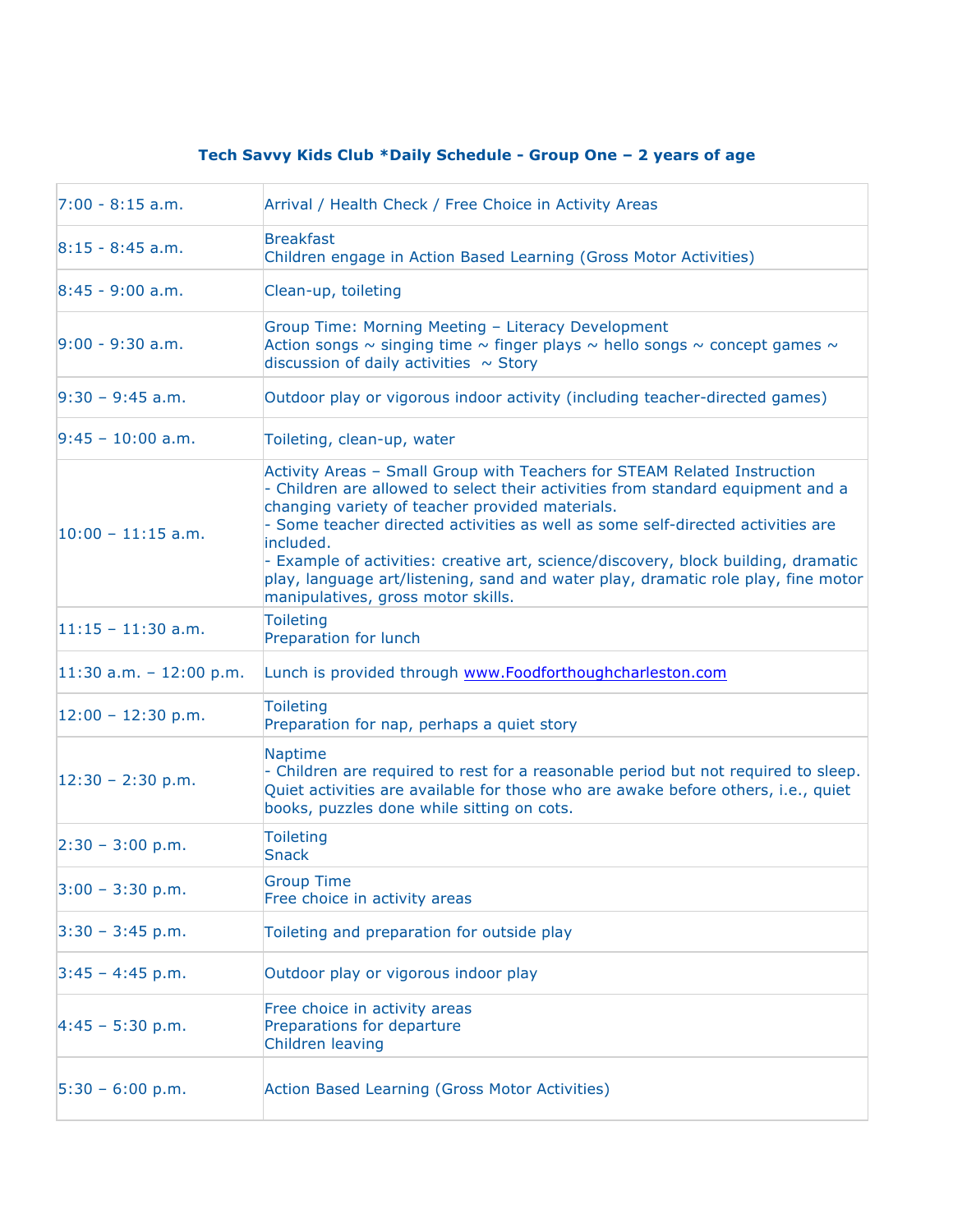## **Tech Savvy Kids Club \* Daily Schedule - Group Three – 4 year olds**

| $7:00 - 8:15$ a.m.      | Arrival / Health Check / Free Choice in Activity Areas                                                                                                                                                                                                                                                                                                                                                                                                                          |
|-------------------------|---------------------------------------------------------------------------------------------------------------------------------------------------------------------------------------------------------------------------------------------------------------------------------------------------------------------------------------------------------------------------------------------------------------------------------------------------------------------------------|
| $8:15 - 8:45$ a.m.      | <b>Breakfast</b><br>Children engage in Action Based Learning (Gross Motor Activities)                                                                                                                                                                                                                                                                                                                                                                                           |
| $8:45 - 9:00$ a.m.      | Routine time, toileting, clean-up                                                                                                                                                                                                                                                                                                                                                                                                                                               |
| $9:00 - 9:30$ a.m.      | Group Time - Literacy Development<br>$\sim$ action songs $\sim$ singing time $\sim$ finger plays $\sim$ stories $\sim$ concept songs $\sim$<br>discussion of daily activities $\sim$ hello and other routine songs                                                                                                                                                                                                                                                              |
| $9:30 - 10:45$ a.m.     | Free choice in activity areas<br>- Children are allowed to select their activities from standard equipment and a<br>changing variety of teacher provided materials.<br>- Some teacher directed activities as well as some self-directed activities are<br>included.<br>- Example of activities: creative art, gross motor skills, sand and water play,<br>cooking, block building, dramatic role play, fine motor manipulatives,<br>science/discovery, language arts/listening. |
| $10:45 - 11:00$ a.m.    | Routine time, toileting, preparation to go outside                                                                                                                                                                                                                                                                                                                                                                                                                              |
| $11:00 - 11:30$ a.m.    | Outdoor play games or vigorous indoor activity (including teacher-directed<br>games)                                                                                                                                                                                                                                                                                                                                                                                            |
| $11:30 - 11:45$ a.m.    | Routine time<br>Toileting, preparation for lunch                                                                                                                                                                                                                                                                                                                                                                                                                                |
| 11:45 a.m. - 12:15 p.m. | Lunch is provided through www.Foodforthoughcharleston.com                                                                                                                                                                                                                                                                                                                                                                                                                       |
| $12:15 - 12:30$ p.m.    | Routine time<br>Toileting, preparation for nap, perhaps a quiet story                                                                                                                                                                                                                                                                                                                                                                                                           |
| $12:45 - 2:30$ p.m.     | Naptime<br>- Children are required to rest for a reasonable period but not required to<br>sleep. Quiet activities are available for those who are awake before others,<br>i.e., quiet books, puzzles done while sitting on cots.                                                                                                                                                                                                                                                |
| $2:30 - 3:00 p.m.$      | Routine time<br>Toileting, snack                                                                                                                                                                                                                                                                                                                                                                                                                                                |
| $3:00 - 3:30$ p.m.      | <b>Group Time</b><br>Free choice in activity areas                                                                                                                                                                                                                                                                                                                                                                                                                              |
| $3:30 - 3:45$ p.m.      | Toileting and preparation for outside play                                                                                                                                                                                                                                                                                                                                                                                                                                      |
| $3:45 - 4:45$ p.m.      | Outdoor play or vigorous indoor play                                                                                                                                                                                                                                                                                                                                                                                                                                            |
| $4:45 - 5:30$ p.m.      | Free choice in activity areas                                                                                                                                                                                                                                                                                                                                                                                                                                                   |
| $5:30 - 6:00 p.m.$      | Action Based Learning, preparation for departure                                                                                                                                                                                                                                                                                                                                                                                                                                |